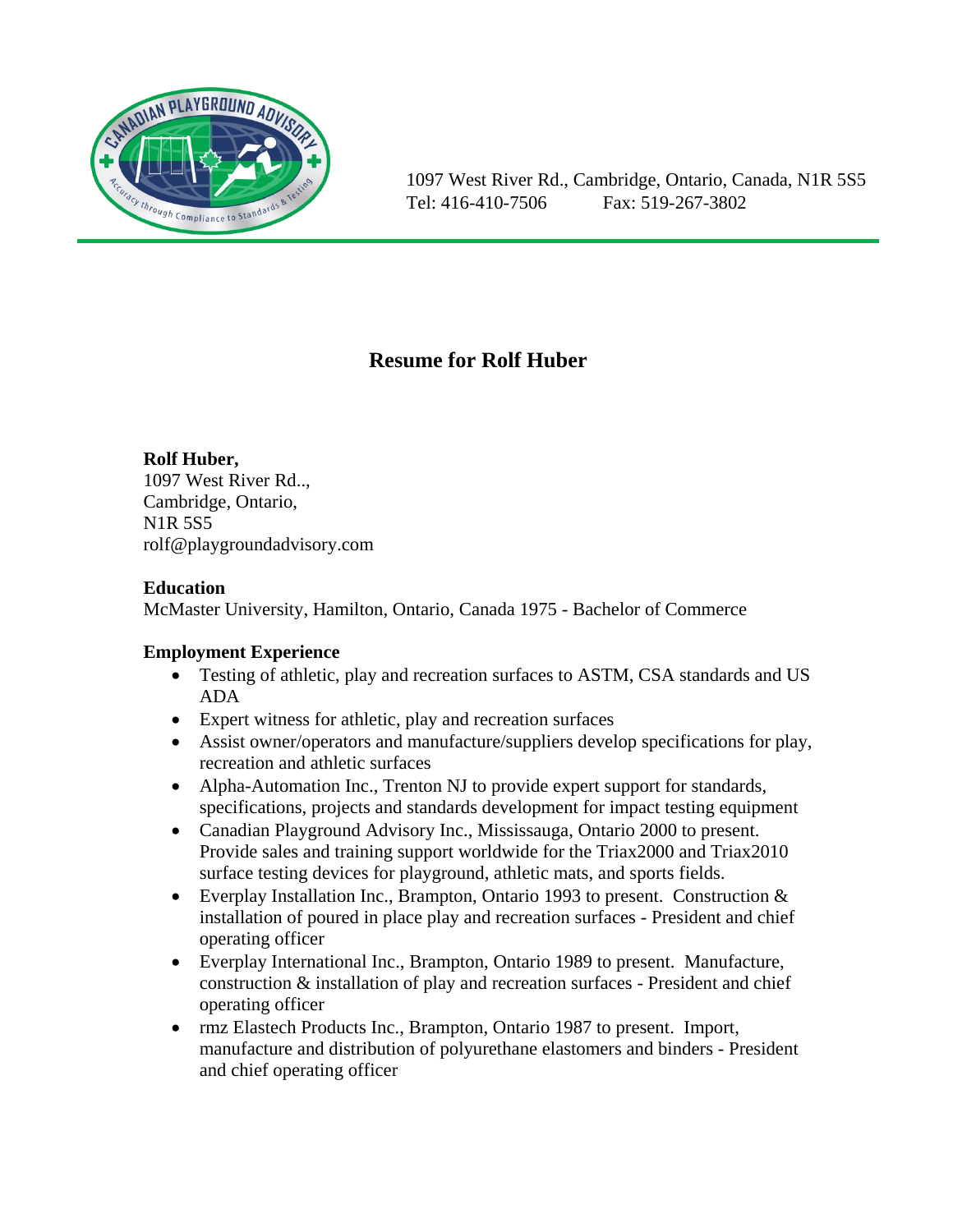

- Sportbau Canada Ltd., Brampton, Ontario 1981 to present. Construction of athletic and recreation systems based on polyurethane - President and chief operating officer
- Romaflex Inc., Mississauga, Ontario, 1981-1984. Manufacture of rubber tiles for play, recreation, athletics & equine applications - Sales and Production Manager
- Associated Landscaping Ltd., Mississauga, Ontario 1972-1985. Landscape and swimming pool construction, maintenance and tree nursery - Various administrative roles including COO

# **European Work Experience**

- Jos. Schneider AG, Allschwil/Basellandschaft Switzerland July August 1975
- Hunziker Garten Architect, Basellandschaft, Switzerland Aug. Oct. 1975
- Hunziker Wolf AG, Hauensteinstrasse 131, 4159 Basel, Switzerland Oct. Nov. 1975
- Berleburger Schaumstoffwerk, Bad Berleburg, Germany Feb. 1981

### **Standards Organizations**

CSA – Canadian Standards Association

- Member of the CSA Z614 Technical Committee since 1990
- Vice-Chair of CSA Z614 Technical Committee 2007
- Chair of the protective surfacing task group
- Chair of the accessibility task group

ASTM - American Society for Testing Materials

- Chair and member ASTM F08.23 sub-committee for Tennis Courts and Running **Tracks**
- Standard Specification for Synthetic Surface Running Tracks ASTM F2157
- Member ASTM F08.63 sub-committee for Playground Surfacing Systems
- Prime authoring of field testing aspect of ASTM F1292-99
- Prime authoring of Standard Guide for ASTM Standards on Playground Surfacing
- Prime authoring of Standard Guide for Specification, Purchase, Installation and Maintenance of Poured-In-Place Playground Surfacing
- Chair of the changes to ASTM F1292 task group
- Member ASTM F08.12 sub-committee for Gymnastics and Wrestling Equipment
- Member ASTM F08.52 sub-committee for Miscellaneous Playing Surfaces
- Member ASTM F08.65 sub-committee for Artificial Turf Surfaces and Systems
- Member ASTM F08.67 sub-committee for Pole Vault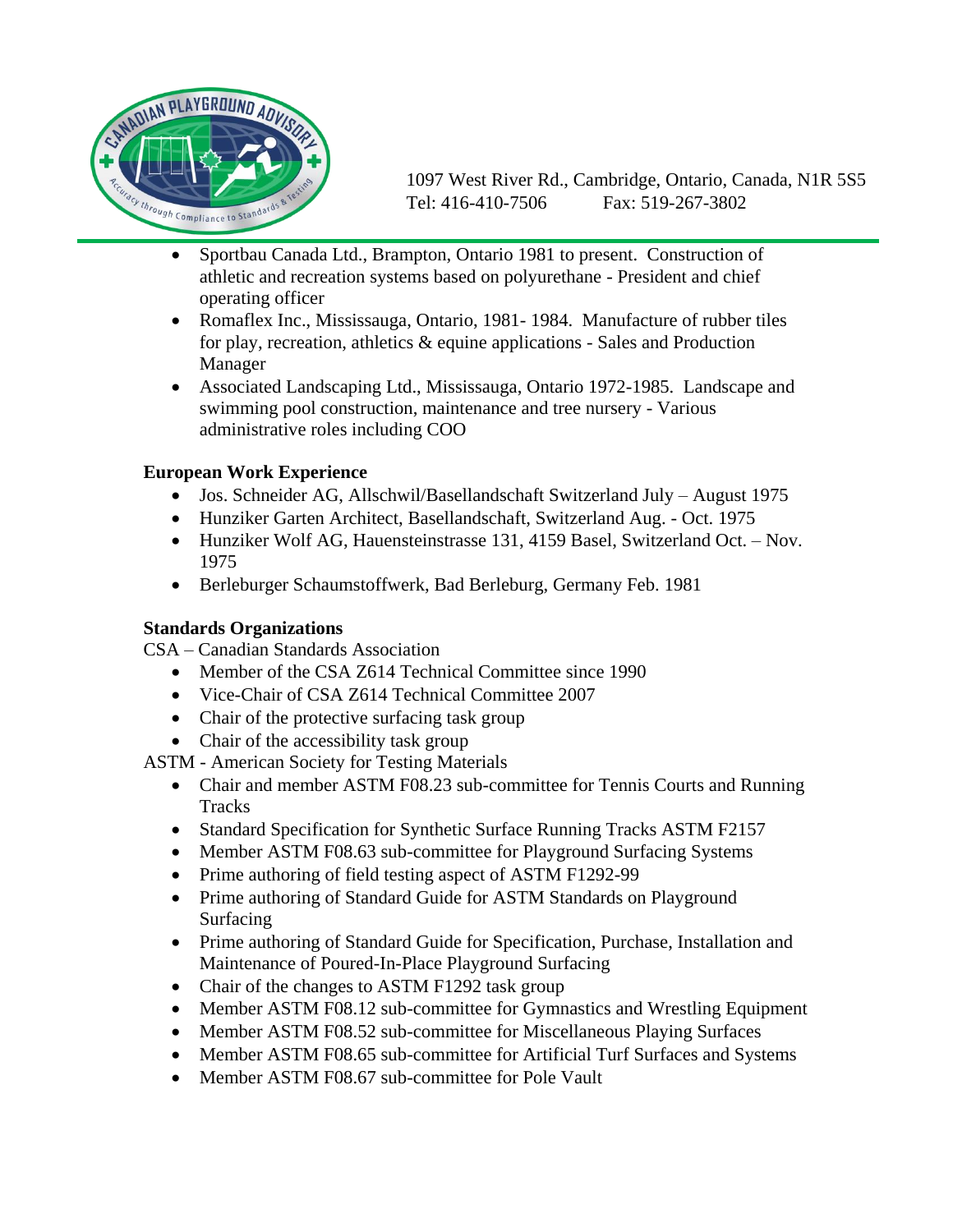

- Member ASTM F08.80 sub-committee for Common Terminology, Methods and Laboratory Practices
- Member ASTM F08.90 Executive
- Member ASTM F08.93 US TAG to TC 83 on Fitness Equipment
- Member ASTM F13 Committee for Pedestrian/Walkway Safety and Footwear
- Member ASTM F13.10 sub-committee for Traction
- Member ASTM F13.30 sub-committee for Footwear
- Member ASTM F12.50 sub-committee for Walking Surfaces
- ISO TC/83 Sport and Recreation Equipment
	- Subject matter expert for USA 2011
	- Head of Delegation for USA 2012, 2013, 2014 and 2015
- Singapore
	- Working Group for SS495 Specification for impact attenuation of surface systems under and around playground equipment

#### **Memberships**

BMES – Biomedical Engineering Society

OPA – Ontario Parks Association

CAPP – Canadian Association of Playground Practitioners (founding member)

CCPI – Certified Canadian Playground Inspector (1999)

NPCAI – National Playground Contractors Association International US Play Coalition

### **Teaching**

- Triax2000 and Triax2010 Training Courses as required by ASTM F1292 and other ASTM Standards – the only training course worldwide that meets the training requirement. Rolf Huber is the only person teaching this course
- Triax2000 and Triax 2010 A missile for test turf
- Ontario Playground Academy, member of teaching staff
- Ontario Playground Academy, member of steering committee
- New Braunfels General Store, New Braunfels, TX Training School for Water Parks

### **Speaking Engagements**

- CalRecycle 2014 Tire Conference, Sacramento, California, April 23-24, 2014
- TUV Austria Academie TUV Playground Safety Day 2013 Vienna, Austria, October 2013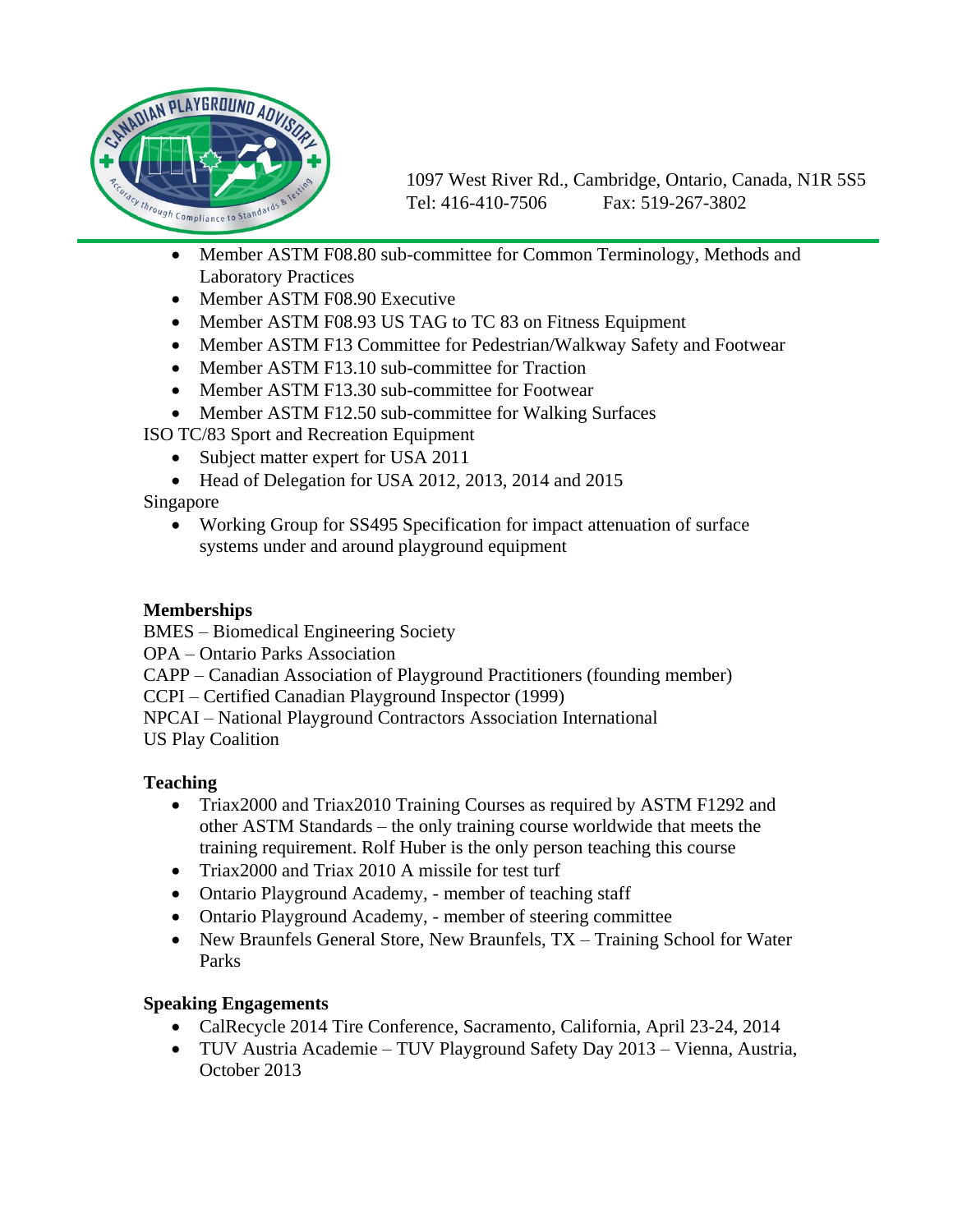

- National Recreation and Parks Association Congress and Exposition Houston, Texas, October 2013
- STC (Synthetic Turf Council) Accessibility of Playground Surfacing March 2013
- US CDC Update of on the Status of Injury Prevention Standards for Children February 2013
- ASTM Symposium on the Mechanisms of Concussion, Atlanta, November 2012
- US CDC Injury Prevention in Playgrounds, February 2012
- Singapore National Parks Symposium on Playgrounds 2012
- US CDC Status of Head Injuries in Playgrounds 2011
- Play for Life Conference Perth, Australia 2008
- National Institute on Recreation Inclusion Eugene, Oregon 2008
- National Recreation & Parks Association Congress & Exposition Baltimore, Maryland 2008
- International Tire Conference, Border-Tire Management Partnership San Diego 2008
- ASTM Symposium on Impact Attenuation Standards Nov. 2006
- National Center for Accessibility Accessibility in Playgrounds 2006
- Florida Parks Association August 2004
- Michigan Recreation and Parks conference January 2000
- Ontario Ministry of Environment, Scrap Tire Management Workshop February 1992
- Ontario Parks Association Various conference 1994 to 2010
- TUV Vienna Austria TUV Playground Safety Day 2013
- 2014 California Tire Conference
- California Parks and Recreation Society Satisfying ADA Requirements in Playgrounds 2015
- Colorado's 2015 Waste Tire Conference Markets, Materials and More
- 2015 California Tire Conference Trends in Playgrounds and Turf Markets
- 4<sup>th</sup> International Brock Educational Seminar Boulder, CO October 28-30, 2015 – Hazard-Based Head Injury Prevention, Impact Attenuation Standards
- Singapore Safety Requirements for Public Playspaces Seminar 2016

### **Participation in Studies** (text available)

- Ontario Ministry of the Environment Scarp Tire Management Workshop
- California Integrated Waste Management Board Evaluation of Health Effects of Recycled Water Tires in Playground and Track Products (see page v of acknowledgements)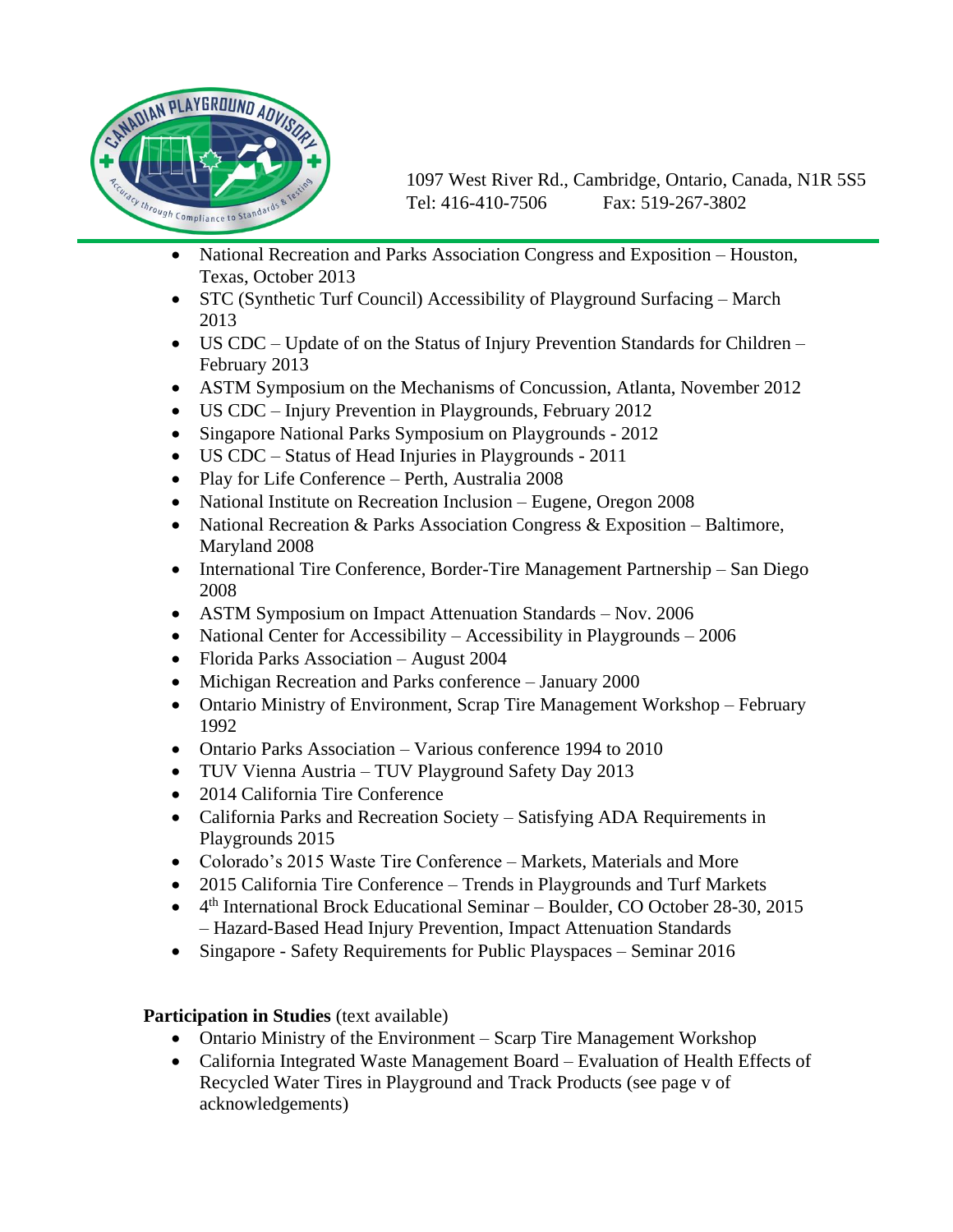

#### **Books Published**

- Playground Surfacing, Impact Attenuation Standards and Practices, October 2008
- Child Care Operators Playground Management Guidelines, November 2003
- Surface D'Aire De Jeu, Normes et Practique Canadiennes, August 2001
- Playground Surfacing, Canadian Standards and Practices, August 2001
- Playground Surfacing, U.S. Standards and Practices, August 2001

### **Articles Published**

- Playground Magazine Selecting Your Playground Surface, fall 2015
- Playground Magazine, ezine, History of Surfacing Chapter 2, November 2015
- Impact Attenuation Values and Prevention of Head Injuries on Sport Fields: Do Athletes Deserve Protection the Same As or Better Than in an Automotive Crash: The Mechanism of Concussion in Sports, Selected Technical Papers, STP 1552; ASTM International, West Conshohocken, PA, May 2014
- Canadian Playground Advisory Inc., July 2011 Impact Attenuation Values and Prevention of Head Injuries in Children's Playgrounds,
- Playground Magazine In Search of the (Almost) Perfect Playground Surface, Winter 2010
- Athletic Business Soft Market, Paul Steinbach, May 2009
- The Green Sward Playground Surfacing Pitfall, Winter 2005
- Today's Playground New Guidance, Understanding, Considerations, Explanations, Sept. 2004
- The Playbook Do you know where you'll land, Fall  $2002$
- The Playbook Playground Surfacing, Injury Severity & Liability, Spring 2002
- The Playbook Playground Surfacing...Injury Severity and Liability, Spring 2000
- Parks & Recreation Trades The Implications to the Playground Installer of the ASTM F1292, August 2000
- Parks & Recreation Trades Playground Surfacing, Injury Severity and Liability, August 2000
- The Green Sward Playground Surfacing, Injury Severity and Liability, March 1994
- Landscape Trades Surfaces de Recouvrement des Terrains de Jeux, Gravite des Blessures et Reponsibilites, Janvier 1994
- Landscape Trades Playground Surfacing, Injury Severity and Liability, January 1994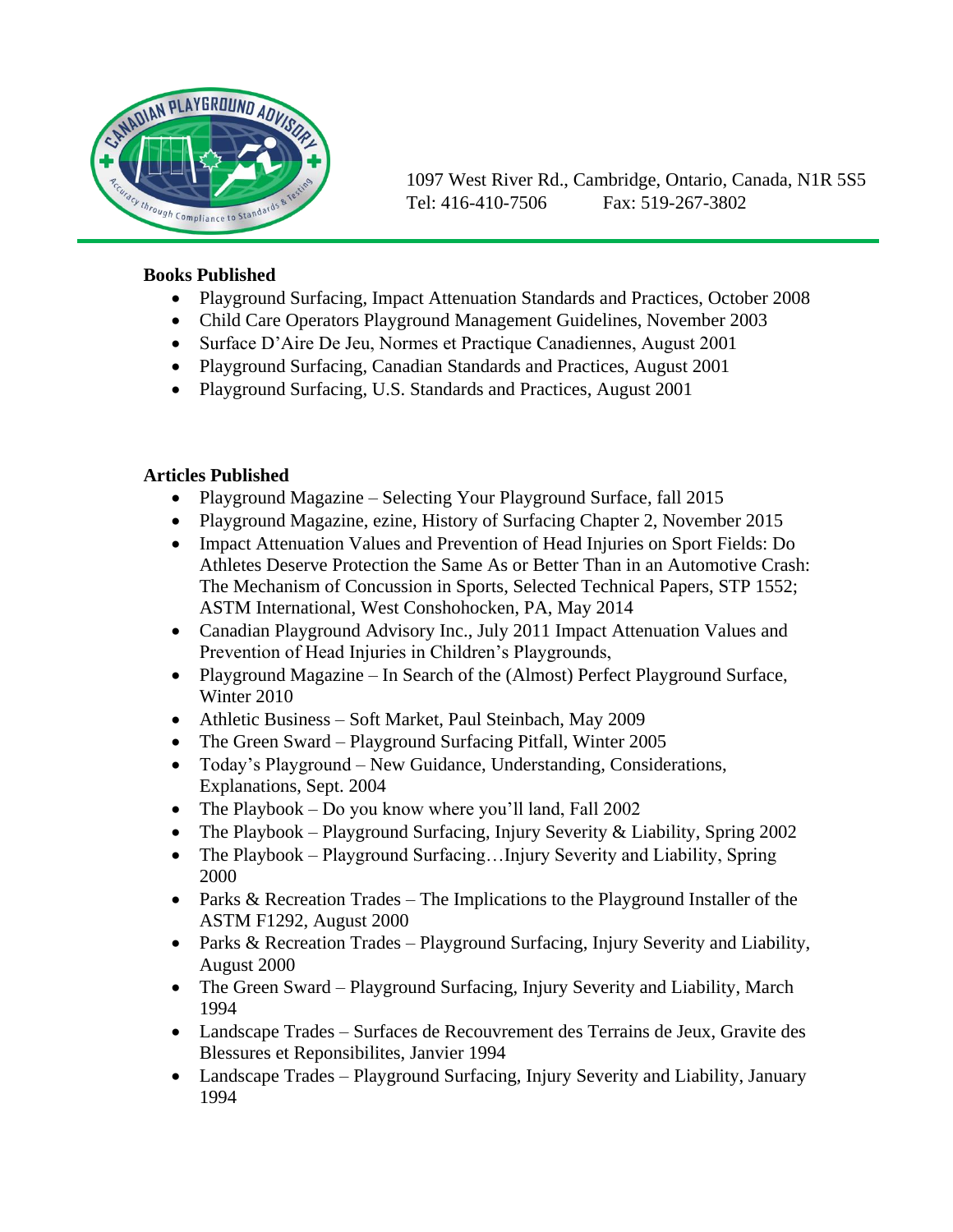

**Industry Newsletters** (available at www.everplay.com)

- Playground Advisory volume 5, issue 1, March 2012
- Everplay News, volume 19, issue 1, January 2012
- Playground Advisory, volume 4, issue 1, February 2011
- Playground Advisory, volume 3, issue 1, January 2010
- Everplay News, volume 17, issue 1, January 2010
- Everplay News, volume 16, issue 2, February 2009
- Everplay News, volume 16, issue 1, January 2009
- Everplay News, volume 15, issue 1, January 2008
- Everplay News, volume 14, issue 2, February 2007
- Everplay News, volume 14, issue 1, January 2007
- Everplay News, volume 13, issue 1, January 2006
- Everplay News, volume 12, issue 1, March 2005
- Playground Advisory, volume 1, issue 1, June 2004
- Everplay News, volume 11, issue 2, June 2004
- Everplay News, volume 11, issue 1, January 2004
- Everplay News, volume 10, issue 2, May 2003
- Everplay News, volume 10, issue 1, January 2003
- Everplay News, volume 9, issue 1, July 2002
- Everplay News, volume 8, issue 1, January 2000
- Everplay News, volume 4, issue 2, March 1996
- Everplay News, volume 4, issue 1, January 1996
- Everplay News, volume 3, issue 1, January 1995
- Everplay Bulletin, volume 1, issue 1, January 1994
- Sportbau News, volume 1, issue 2, April 1993
- Sportbau News, volume 1, issue 1, January 1993

#### **References** (available)

- ASTM award 2002
- Daisy Wong 2001
- Gilmour 2001
- Grace-Kells Consultant Inc 2001
- Ontario Parks Association 2000
- Peter Haney 2001
- NIRI 2008
- International Playground Safety Institute, LLC, 2011
- James Stein, 2011